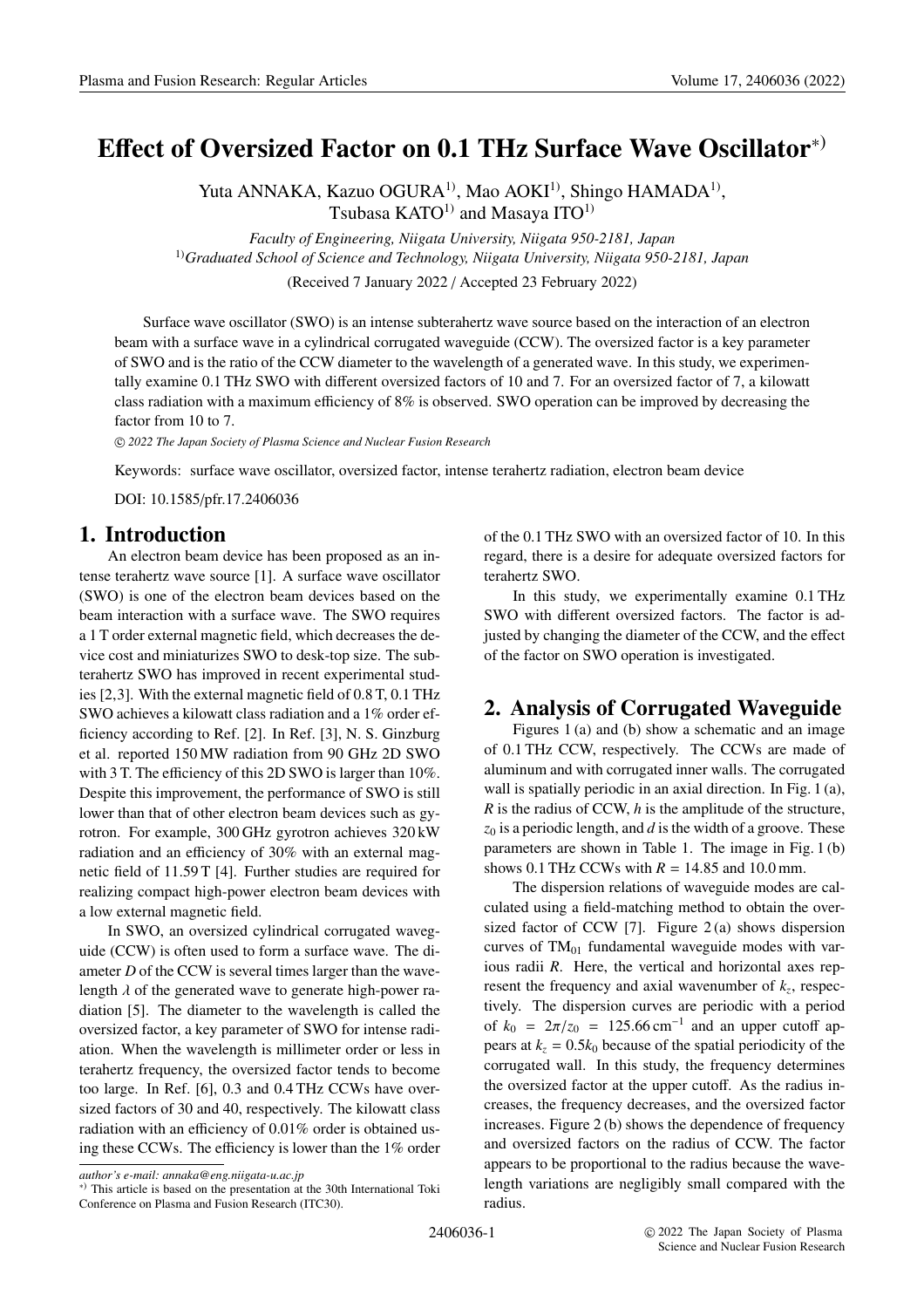



(b)

Fig. 1 (a) Schematic of CCW. (b) Image of 0.1 THz CCW with radiuses of  $R = 14.85$  mm (left) and 10.0 mm (right).

Table 1 Size parameters of CCW.

|                  |                  | ζo               |
|------------------|------------------|------------------|
| $0.3 \text{ mm}$ | $0.3 \text{ mm}$ | $0.5 \text{ mm}$ |

The oversized factors for the CCWs in Fig. 1 (b) are 10 for *R* = 14.85 mm and 7 for *R* = 10.0 mm. When the phase velocity  $v_{ph} = \omega/k_z$  is slower than the velocity of light, a waveguide mode becomes a surface wave localized to the surface of the corrugated wall. The thin solid lines indicate light lines  $\omega = ck_z$  and  $\omega = -c(k_z - k_0)$ , where  $\omega$  is an angular frequency. The dashed line in Fig. 2 (a) shows the electron beam line with a beam energy of 20 keV and zero beam current. The slope of the beamline is the velocity of the electron beam. The surface wave would be excited around the intersection between the dispersion curve of the surface wave and the beam line. At the intersection, the surface wave has a negative group velocity and acts as negative feedback, which causes intense radiation.

#### **3. Experiments**

To examine the effect of the oversized factor, we conduct SWO experiments using two CCWs with the factors 10 and 7 in Fig. 1 (b). Figure 3 shows the schematic of the experimental setup. The setup is composed of an electron beam source and CCW in a vacuum chamber. The electron beam source is a set of a disk-type cold cathode and



Fig. 2 (a) Dispersion relations of fundamental surface wave modes with  $m = 0$  with various radius  $R$ . (b) Dependences of frequency at  $kz = 0.5k_0$  and oversized factor on radius of CCW.



Fig. 3 Experimental setup of SWO.

beam limiter as an anode [8]. The diameters of the cathode and anode are chosen based on the radius *R* of the CCW. In this experiment, the cathode diameters are 29.5 mm for  $R = 14.85$  mm, and 20.0 mm for  $R = 10.0$  mm. The anode diameters are the same as the diameters of the CCWs. The anodes developed in Ref. [2] with close beam limiters are used. The close beam limiter restricts the current and width of an electron beam. The voltage supply, consisting of a Marx generator and pulse-forming line, is connected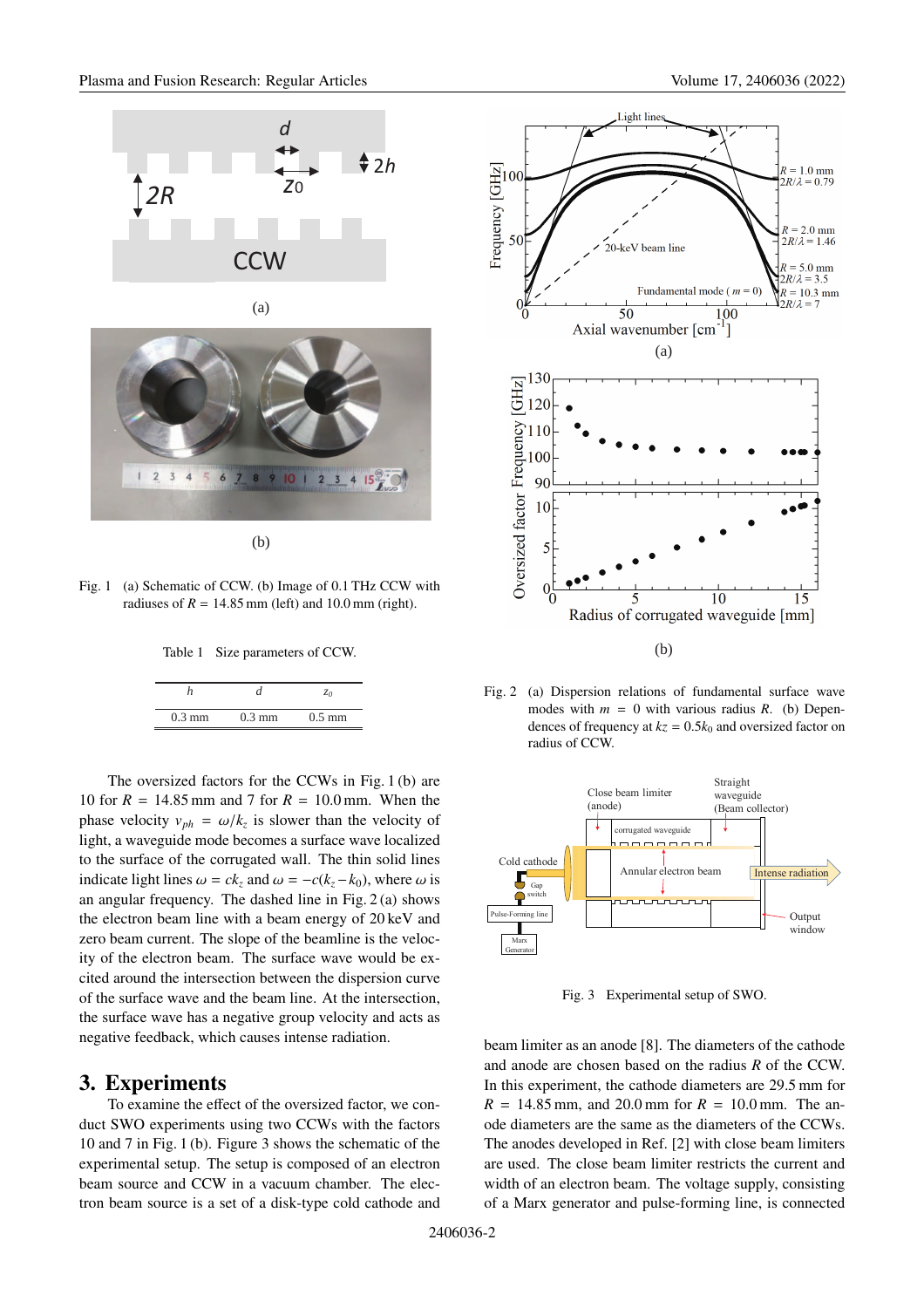

Fig. 4 Forms of electron beams printed on thermal papers with beam sources for oversized factors of (a) 10 and (b) 7.

to the cathode via a gap switch. A voltage up to  $100 \text{ kV}$  is applied to the cathode, and then an annular electron beam is generated. The beam is guided by an external magnetic field of 0.8 T generated by 10 solenoidal coils. The Rogowski coil measures the beam current. A surface wave in the CCW is excited by the electron beam, and the exciting surface wave is converted into a volume wave in a cylindrical straight waveguide connected to the CCW. The straight waveguide has the same radius as CCW. As the beam collector, the electron beam is absorbed by the wall of the straight waveguide. The volume wave is radiated from an output window. The window is made of Teflon with a width of 10 mm. The transmission rate of the window is measured using a 100 GHz Gun diode and is 72%.

The forms of the electron beams are examined by printing them on thermal papers in Fig. 4. The radiuses of the annular beams correspond to that of the beam limiter. The radial thicknesses are not uniform and are within 1 mm.

The radiated wave from the window is observed by detecting systems with frequency bands F-band and G-band. The system is composed of a horn antenna, a rectangular waveguide, an attenuator, and a crystal diode detector. The cutoff frequencies of F-band and G-band are 74 and 116 GHz, respectively. The horn antennas were located 600 mm from the output window.

Figure 5 shows the cathode voltage, beam current, and observed signals of F-band and G-band detectors. F-band signal is observed with a 30 dB attenuator. The cathode voltage reached a peak value of 28 kV at 170 ns and began to decrease from 170 ns. The F-band signal peaks at 285 ns with the cathode voltage of 19.9 kV and beam current of 1.7 A. There was no meaningful signal observed using a Gband detector with a cutoff frequency of 116 GHz and no attenuator. The cutoff frequencies imply that the frequency of the observed wave is in the range of 74 to 116 GHz. This frequency range includes the frequency of the surface wave with an oversized factor of 7. The excitation of the surface wave would generate the observed signal.

Figure 6 shows the dependence of F-band observed powers with the factors of 7 and 10 on the cathode voltage. The maximum-observed power is 2.6 W for the oversized



Fig. 5 Cathode voltage, beam current, and observed signals of F-band and G-band detectors with oversized factor of 7.



Fig. 6 Dependences of F-band observed power and beam current on cathode voltage.

factor of 7, whereas that is less than 1 W for 10. The observed power increases as the factor decreases from 10 to 7. The total power of the radiated wave is examined using the radiation pattern measurement. By changing the position of the horn antenna from −40◦ to 40◦, the radiation pattern for the oversized factor of 7 is obtained, as shown in Fig. 7. The plots indicate an average value of five shots. The average voltage and current are 14.8 kV and 2.7 A, respectively. The solid lines are calculated radiation patterns for  $TM_{01}$  and nonaxisymmetric modes with azimuthal mode numbers of  $m = 6$  and 10 [9]. The radiation pattern extends from −40◦ to 40◦, and the peaks appear at approximately  $\pm 5^{\circ}$ , which correspond to TM<sub>01</sub> mode. This implies that the generated radiation includes multimode up to  $m = 10$ , and the TM<sub>01</sub> ( $m = 0$ ) mode is dominant. The total radiation power is estimated by integrating patterns from  $-40^\circ$  to  $40^\circ$  and is 2 kW. The efficiency is 5%, which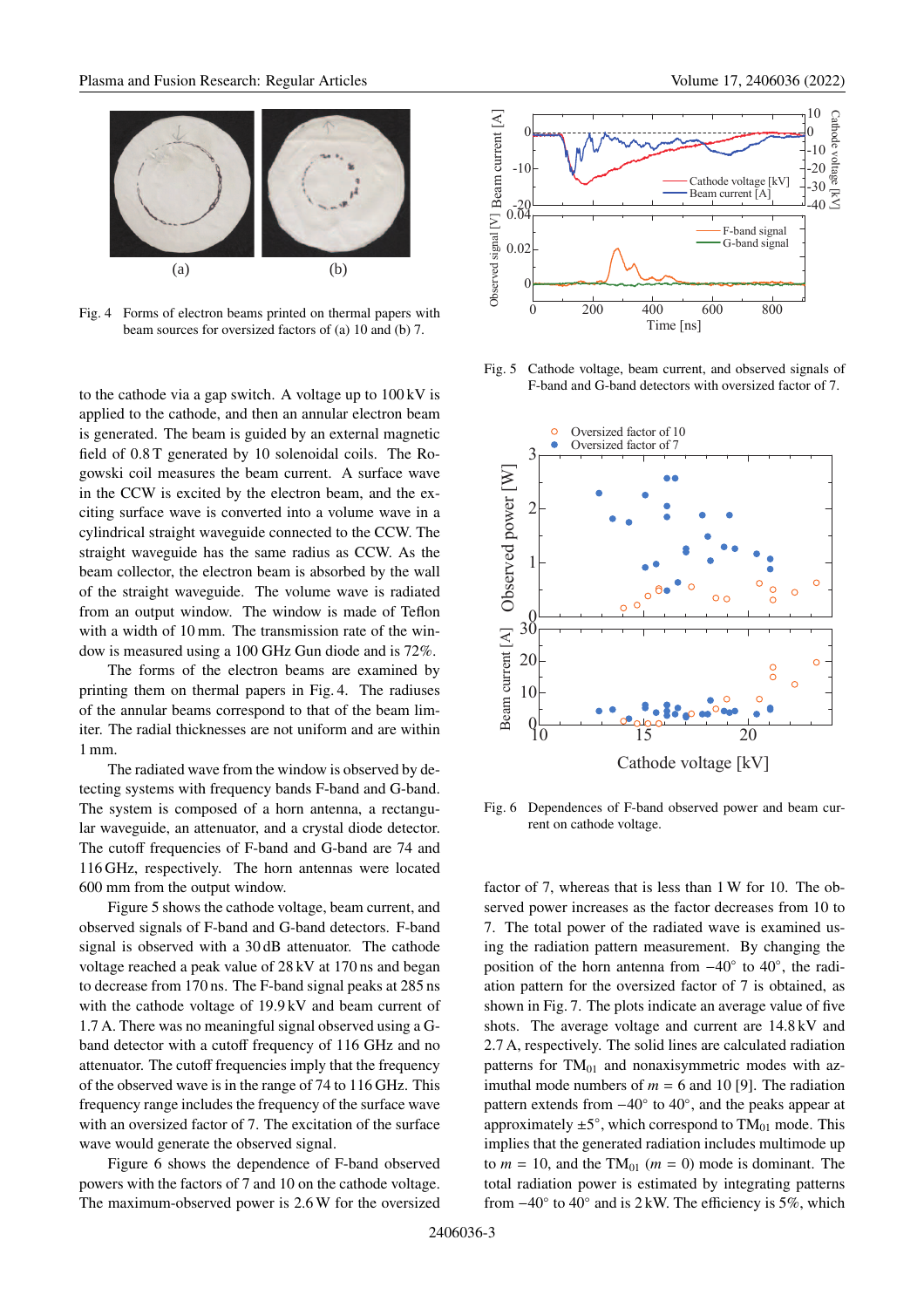

Fig. 7 Radiation pattern for oversized factor of 7 in range of observed angle from  $-40°$  to  $40°$ .

is the ratio of the total radiation power to the input power of the electron beam.

## **4. Discussion and Conclusion**

In this study, we examine 0.1 THz SWO with different oversized factors. The kilowatt class radiation with an efficiency of 5% is obtained with an oversized factor of 7. The efficiency with the factor of 7 is higher than that of 10 according to Refs. [2, 10]. There are two possible explanations for the improved efficiency. First, the density of the electron beam would change the radiation power. The beam diode for the factor of 7 generates an annular electron beam whose radius is smaller than that for the factor of 10. The density of the electron beam increases as the radius gets smaller. An electron beam with a high density would improve SWO operation. Second, a sparse-mode spectrum allows for mode competition to be avoided [3]. Figure 8 shows the dependence of the frequencies at  $k_z = 0.5k_0$  with the factors of 7 and 10 on the azimuthal mode number *m*. The plotted values are obtained from the dispersion curves calculated using the field-matching method. The dispersion curve of the surface wave can be expressed as

$$
\left(\frac{\omega}{c}\right)^2 = \left(\frac{\omega_0(k_z)}{c}\right)^2 + \left(\frac{m}{R}\right)^2.
$$
 (1)

Here,  $\omega_0(k_z)$  is the dispersion relation of the TM<sub>01</sub> mode as those in Fig.  $2(a)$ . The spatial periodicity in Fig. 1(a) varies the radius *r* along the *z*-direction and relates the radial and axial wavenumbers, resulting in the dispersion curve  $\omega_0(k_z)$ . Nevertheless,  $\theta$  remains an independent variable in the CCW, and the azimuthal wavenumber  $k_{\theta} = m/R$ is independent of  $k_z$  and  $k_r$ , leading to Eq. (1). The dashed lines in Fig. 8 represent Eq. (1), which corresponds to the plotted values. The radius *R* decreases as the second term on the right side of Eq. (1) increases with the mode number *m*. With *m* = 22 for the oversized factor of 7 and with  $m = 31$  for the factor of 10, the second term becomes al-



Fig. 8 Dependences of frequency of surface wave at  $kz = 0.5k_0$ with oversized factors of 7 and 10 depending on azimuthal mode number *m*.



Fig. 9 Dependences of efficiency on temporal variation of cathode voltage.

most the same as the first term. The mode spectrum becomes sparse with the second term. The excitable modes decrease with the sparse spectrum, and then the effect of the mode competition would decay.

The efficiency of 5% is obtained from the average radiation powers plotted in Fig. 6. The ratio of the total power to the observed power is 1300, which is roughly estimated from Fig. 7. Then, the efficiency is obtained from the observed power in Fig. 6, and the maximum efficiency is 8% for an oversized factor of 7. A time-integrated efficiency is obtained and the efficiency is at the peak. In Fig. 5, the radiation power, cathode voltage, and beam current are integrated from 240 to 360 ns, and then the integrated efficiency of 3.7% is obtained. It is 0.56 times the efficiency at the peak of 6.5%.

Figure 9 shows the dependence of the efficiency at the peak on the temporal variation of the cathode voltage. The maximum efficiency is obtained with approxi